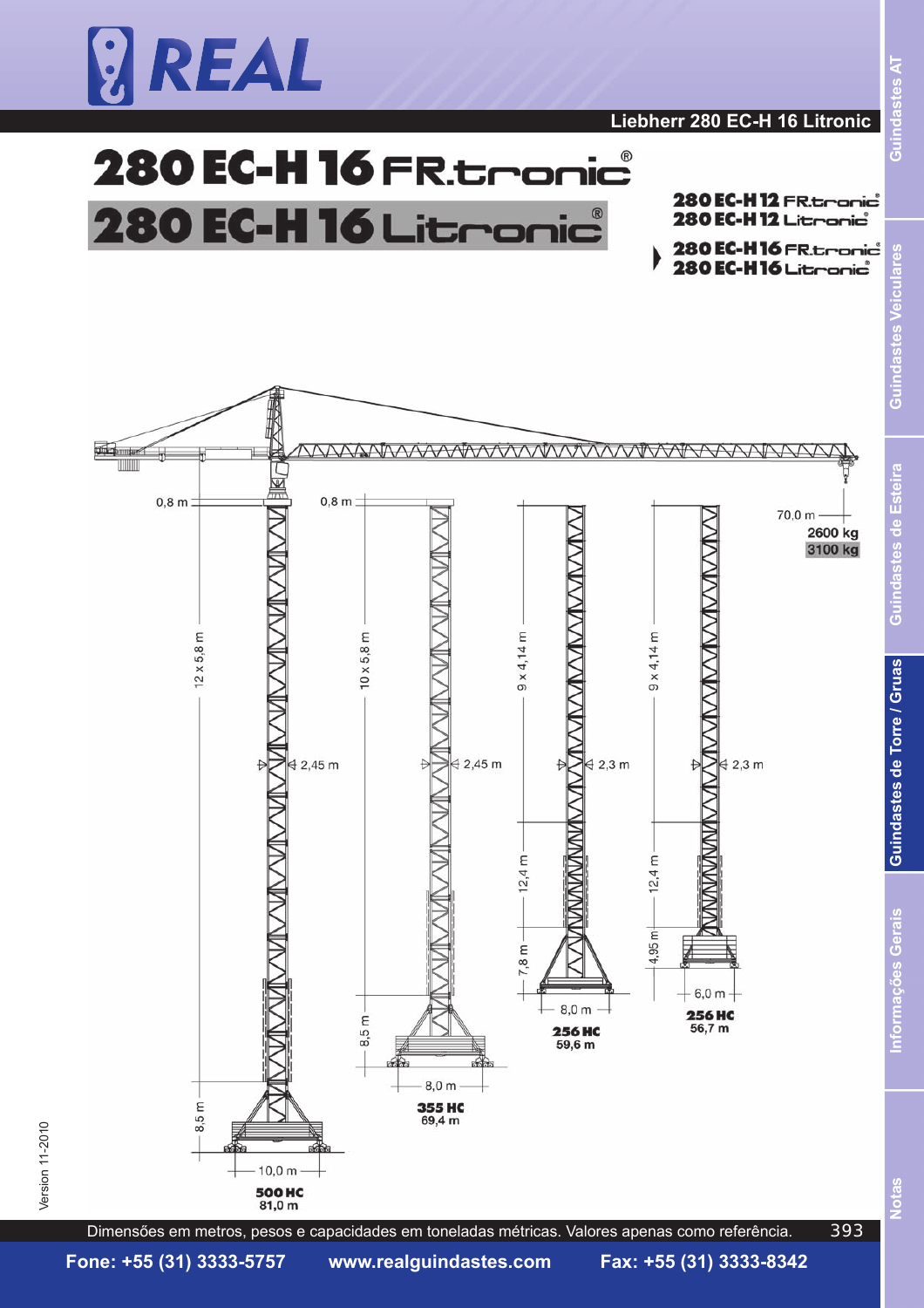#### **Liebherr 280 EC-H 16 Litronic**



### Hubhöhe Hoisting height / Hauteur sous crochet / Altezza di sollevamento



Weitere Hubhöhen, Auslegerlängen sowie Klettern im Gebäude auf Anfrage. / Further hoist heights and jib lenghts as well as climbing inside the building on request. / Autres hauteurs sous crochet et longueurs de flèche ainsi que hissage dans le bâtiment<br>sur demande. / Ulteriori altezze gancio, lunghezze braccio così come telescopaggio all'inter bajo gancho superiores, otros alcances y trepado en el interior del edificio, consultar. / Outras alturas de elevação, comprimentos de<br>lança e subida no edificio: sob consulta. / Другие высоты подъема, длины стрелы и само

Votes

**Notes General Information Tower Cranes Crawler Cranes Truck Cranes All Terrain Cranes**

**Tower Cranes** 

**General Information** 

Crawl

ler Cranes

Ē

**ruck Cranes** 

Dimensions in meters, weights and capacities in metric tonnes. For reference only.

**Phone: +55 (31) 3333-5757 www.realguindastes.com Fax: +55 (31) 3333-8342**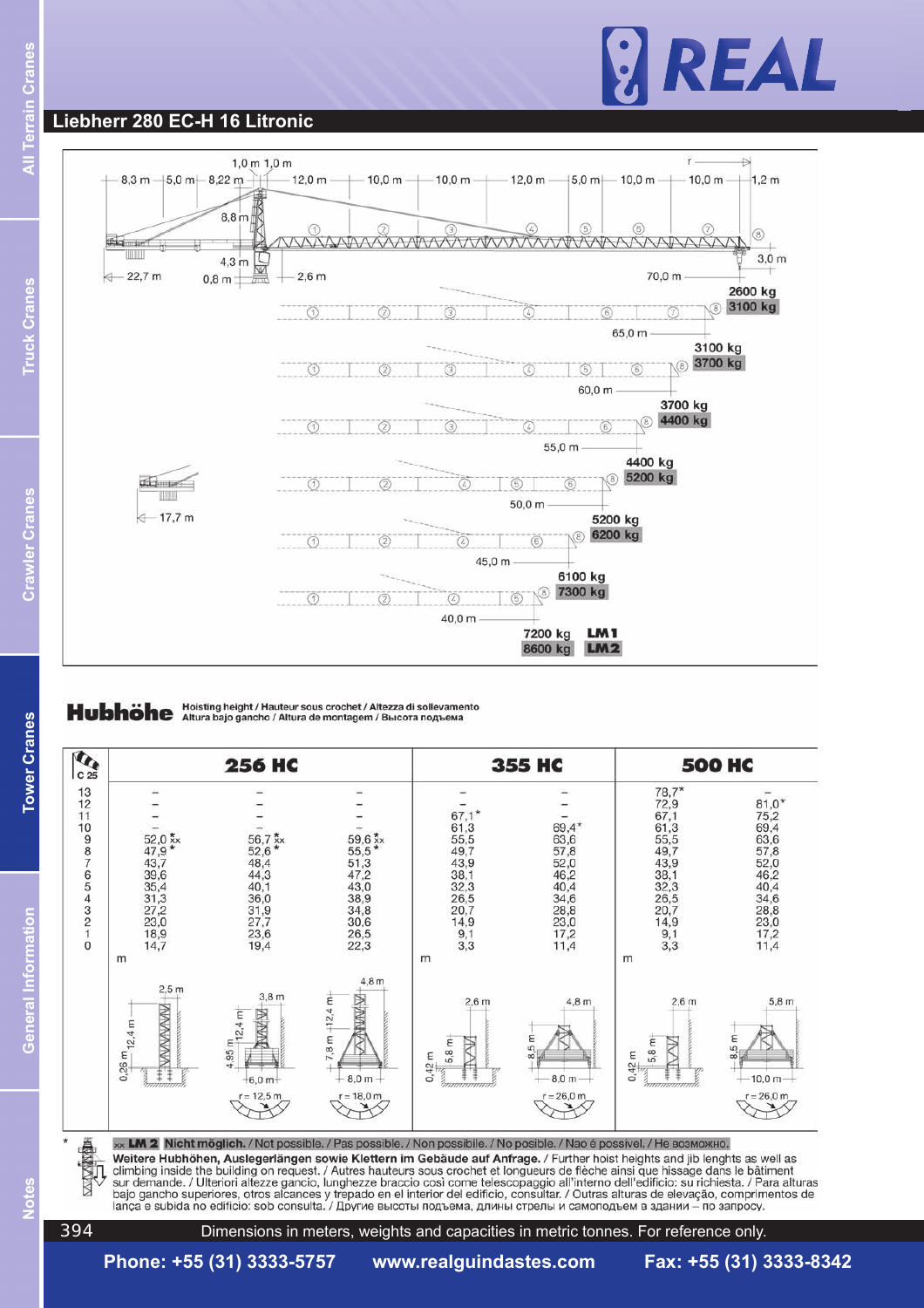#### **Liebherr 280 EC-H 16 Litronic**

Ausladung und Tragfähigkeit Addius and capacity / Portée et charge / Sbraccio e portata



#### Driving units / Mécanismes d entraînement<br>Meccanismi / Mecanismos / Mecanismos / Приводы **Antriebe FR.tronic / Litronic**



voir manuel d'instruction. / Altri dati sui carichi sollevati: consultare il manuale d'istruzione. / Alturas baio grancho superiores según manual. Outras tabelas de carga: consultar manual de instruções. / Другие данные по весу поднимаемых грузов: см. инструкцию по эксплуатации.

Dimensőes em metros, pesos e capacidades em toneladas métricas. Valores apenas como referência. 395 9

Ę

Esteira

Ë

 $\vec{5}$ 

**Notas Informaç**

**lotas** 

Version 11-2010  $\,$ 

Version 11-2010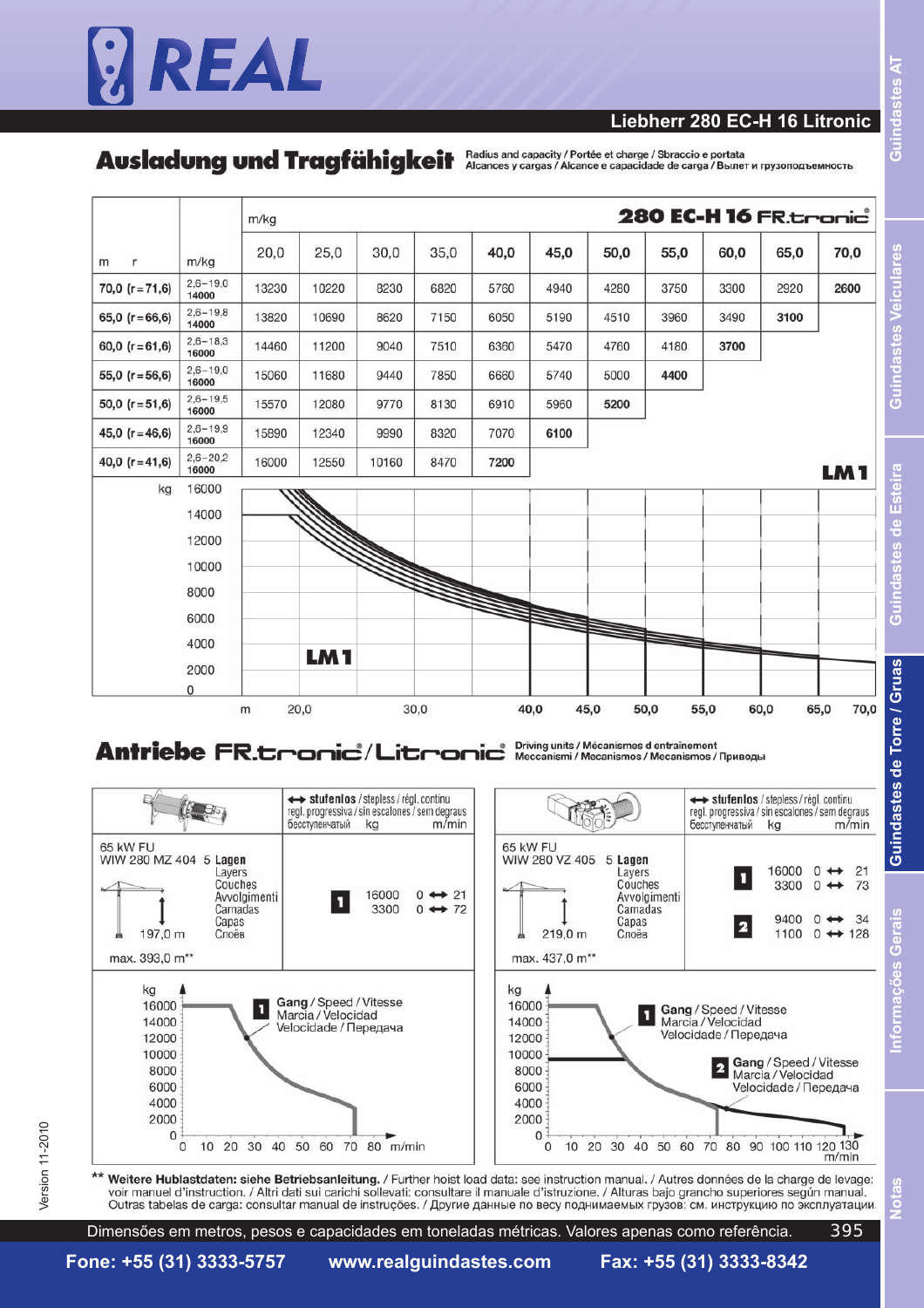

#### **Liebherr 280 EC-H 16 Litronic**

# Ausladung und Tragfähigkeit Alcances y cargas / Alcance e capacity / Portée et charge / Sbraccio e portata



# Antriebe FR.tronic<sup>\*</sup>/Litronic<sup>\*</sup> Necanismi/Mécanismes d'entraînement



mento. / Нестандартные скорости и условия эксплуатации.

|                   | U/min<br>$0 \leftrightarrow 0.7$ sl./min<br>tr./min | $2 \times 7,5$ kW FU |                           |                                                |
|-------------------|-----------------------------------------------------|----------------------|---------------------------|------------------------------------------------|
|                   | $\leftrightarrow$ 91,0 m/min<br>0                   | 10,5 kW FU           |                           |                                                |
| $\Leftrightarrow$ | 25,0 m/min                                          |                      | 4 x 7,5 kW 500 HC, 355 HC | (550 HC, 390 HC)<br>2 x 7,5 kW 256 HC (290 HC) |
|                   |                                                     |                      |                           | 65 kW FU 65 kW FU 110 kW FU                    |
|                   | <b>kVA</b>                                          | 90,0                 | 90,0                      | 131,0                                          |

Littrarid: kVA reduzierbar bei zu geringer Netz-Anschluss-Leistung, siehe BAL. / kVA can be reduced in case of too little power of<br>the mains, see instruction manual. / kVA peut être réduit en cas de trop<br>faible puissance du réseau, voir manuel d'instruction. / kVA riducibili in<br>c kVA variable para potencia de red demasiado pequeña, ver Manual de<br>instrucciones. / kVA reduzível no caso de capacidade da rede elétrica muito baixa, ver manual de instruções. / Количество кВА может быть сокращено до минимальной общей потребляемой мощности, см. инструкцию по эксплуатации.

Dimensions in meters, weights and capacities in metric tonnes. For reference only.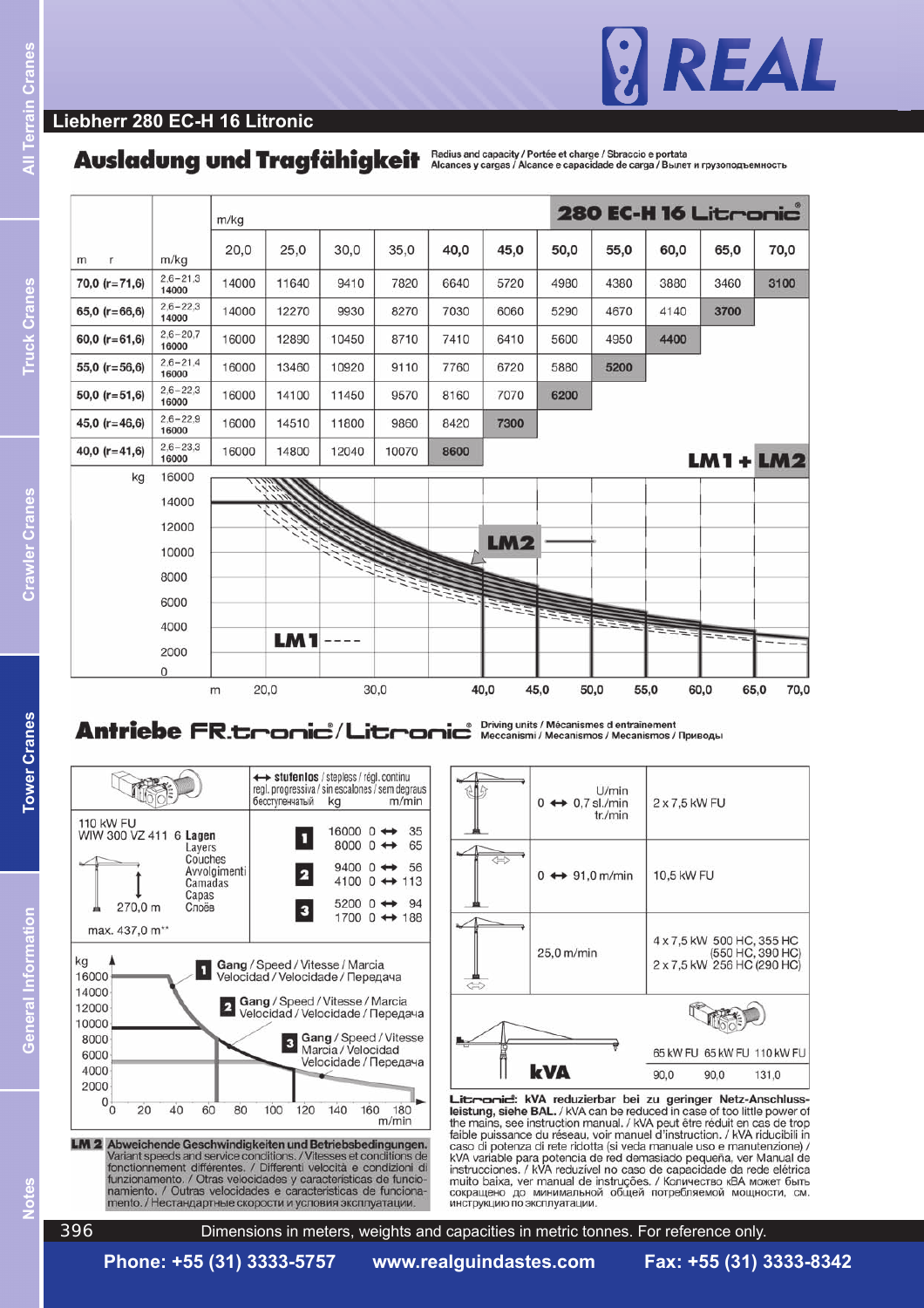### **Liebherr 280 EC-H 16 Litronic**

# **Kolli-Liste** Packing List / Liste de colisage / Lista dei colli<br>
Lista de contenido / Lista de embalagem / Упаковочный лист

|                                             |                                                               | manuale d'uso. / Peso para el montaje: según manual. / Pesos de montagem: vejam-se es instruções p. uso. / Масса монтируемых частей: см. инструкцию по эксплуатации.                                                                                                                                                                                                                                            |              |                | Montagegewichte: siehe Betriebsanleitung. / Erection weights: see instruction manual. / Poids de montage: voir manuel de service. / Pesi di montaggio: vedere |                                          |                                      |                                           |                                                              |
|---------------------------------------------|---------------------------------------------------------------|-----------------------------------------------------------------------------------------------------------------------------------------------------------------------------------------------------------------------------------------------------------------------------------------------------------------------------------------------------------------------------------------------------------------|--------------|----------------|---------------------------------------------------------------------------------------------------------------------------------------------------------------|------------------------------------------|--------------------------------------|-------------------------------------------|--------------------------------------------------------------|
|                                             |                                                               | Upper part of crane / Partie supérieure de grue / Parte superiore della gru<br><b>Kranoberteil</b><br>Parte superior grúa / Parte superior do guindaste / Верхняя часть крана                                                                                                                                                                                                                                   |              |                |                                                                                                                                                               | L(m)                                     | B (m)                                | H(m)                                      | kg*                                                          |
| Item<br>Rep<br>Voce<br>Pos.<br>Ref.<br>Поз. | Pos. Anz.<br>Qty.<br>Qte.<br>Qta.<br>Cant.<br>Cant.<br>Кол-во | <b>Drehbühne</b> / Slewing platform / Ensemble<br>mât-cabine / Piattaforma girevole / Conjunto<br>plataforma de giro / Plataforma giratória<br>Поворотная платформа                                                                                                                                                                                                                                             |              |                |                                                                                                                                                               | 5,49                                     | 2,74                                 | 2,68                                      | 10120                                                        |
| $\overline{c}$                              | 1                                                             | Turmspitze / Tower head section / Porte-fléche<br>Testa porta-braccio / Cabeza de torre / Cabeça<br>de apaio de lança / Оголовок башни                                                                                                                                                                                                                                                                          | $\mathbb{R}$ |                | B                                                                                                                                                             | 9,09                                     | 1,70                                 | 1,92                                      | 2800                                                         |
| 3                                           | $\mathbf{1}$                                                  | Gegenausleger-Kopfstück / Counter-jib head<br>Pointe de contre-flèche / Testa di controbraccio<br>Tramo punta de contrapluma / Cabeça de contra-<br>lança / Концевая секция консоли противовеса                                                                                                                                                                                                                 |              |                | B                                                                                                                                                             | 8,48                                     | 2,45                                 | 0,92                                      | 3050                                                         |
| 4                                           | $\overline{1}$                                                | Gegenausleger-Anlenkstück / Counter-jib heel<br>section / Pied de contre-flèche / Settore articolato<br>di controbraccio / Tramo primero-contrapluma<br>Base articulada da contra-lança / Корневая секция<br>консоли противовеса                                                                                                                                                                                |              |                |                                                                                                                                                               | 8,44                                     | 1,77                                 | 0,92                                      | 2800                                                         |
| 5                                           | $\overline{1}$                                                | Gegenausleger-Zwischenstück / Intermediate<br>counter-jib section / Elément interm. de contre-flèche<br>Spezzone di controbraccio / Tramo intermedio de<br>contrapluma / Peça suplementar da contra-lança<br>Промежуточная секция консоли противовеса                                                                                                                                                           |              |                |                                                                                                                                                               | 5,22                                     | 1,76                                 | 0,92                                      | 1550                                                         |
| 6                                           | $\overline{\phantom{0}}$                                      | Ausleger-Anlenkstück / Jib heel section / Pied de<br>flèche / Sezione articolata braccio / Pluma tramo<br>primero / Base articulada de lança / Корневая<br>секция стрелы                                                                                                                                                                                                                                        |              |                |                                                                                                                                                               | 12,26                                    | 1,86                                 | 1,96                                      | @3300                                                        |
| 7                                           |                                                               | Ausleger-Zwischenstück / Intermediate jib section<br>Elément intermédiaire de flèche / Sezione intermedia<br>braccio / Tramo intermedio pluma / Peça suplementar<br>da lança / Промежуточная секция стрелы                                                                                                                                                                                                      |              |                |                                                                                                                                                               | 10,26<br>12,28<br>5,32<br>10,27<br>10,26 | 1.63<br>1,63<br>1,63<br>1,63<br>1,63 | 1,87<br>1,86<br>1,86<br>1,86<br>1,84<br>℗ | $@+@$ 1950<br>@ 2260<br><b>6 820</b><br><b>6 1250</b><br>840 |
| 8                                           | 1                                                             | Ausleger-Kopfstück / Jib head section / Pointe de<br>flèche / Punta braccio / Tramo punta de pluma<br>Cabeça de lança / Концевая секция стрелы                                                                                                                                                                                                                                                                  |              |                |                                                                                                                                                               | 1,70                                     | 1,88                                 | 2,05                                      | <b>8 280</b>                                                 |
| 9                                           | $\overline{1}$                                                | Laufkatze und Lasthaken / Trolley and hook<br>Chariot de distribution et crochet / Carrello con<br>gancio / Carrito y gancho / Carro de ponte e<br>gancho / Грузовая тележка и грузовой крюк                                                                                                                                                                                                                    |              |                |                                                                                                                                                               | 1,89                                     | 1,83                                 | 1,57                                      | 1520                                                         |
| 10                                          | -1                                                            | Hubwerkseinheit / Hoist gear unit / Treuil de levage<br>Gruppo meccanismo sollevamento / Mecanismo de<br>elevación / Grupo de mecanismo elevatório / Блок<br>грузовой лебедки                                                                                                                                                                                                                                   | τ            |                | 280 VZ                                                                                                                                                        | 2,30                                     | 2,70                                 | 1,65                                      | 5800                                                         |
|                                             | Turm                                                          | Tower / Mât / Torre<br>Torre / Torre / Башня                                                                                                                                                                                                                                                                                                                                                                    |              |                |                                                                                                                                                               |                                          |                                      |                                           |                                                              |
| 11                                          | 9<br>11<br>13                                                 | <b>Turmstück</b> / Tower section<br>Elément de mât / Elemento di torre<br>Tramo torre / Torre / Башенная секция                                                                                                                                                                                                                                                                                                 |              | В              | 256 HC (290 HC)<br>355 HC (390 HC)<br>500 HC (550 HC)                                                                                                         | 4,14<br>6,28<br>6,28                     | 2,30<br>2.45<br>2,45                 | 2,30<br>2,45<br>2,45                      | 2300<br>5050<br>6490                                         |
| 12                                          | $\mathbf{1}$                                                  | Turmstück lang / Long tower section / Elément de mât<br>long / Elemento di torre, lungo / Tramo de torre largo<br>Реса de torre, comprida / Башенная секция, длинная                                                                                                                                                                                                                                            |              | <b>B</b>       | 256 HC (290 HC)                                                                                                                                               | 12,42                                    | 2,30                                 | 2,30                                      | 5770                                                         |
| $13 \quad 1$                                |                                                               | Grundturmstück / Base tower section / Mât<br>de base / Elemento di torre base Tramo base<br>Реса de base de torre / Секция основания                                                                                                                                                                                                                                                                            | WWW          | $\overline{B}$ | 256 HC (290 HC)                                                                                                                                               | 8,85 (12,42) 2,30 (2,30)                 |                                      | 2,30(2,30)                                | 4830 (7935)                                                  |
|                                             |                                                               | Climbing equipment / Equipement de télescopage / Attrezzatura per allungamento della gru<br>Klettereinrichtung<br>Equipo de trepado / Acesórios p. subida no edificio / Обойма наращивания                                                                                                                                                                                                                      |              |                |                                                                                                                                                               |                                          |                                      |                                           |                                                              |
| 14                                          | $\overline{\phantom{0}}$                                      | Führungsstück kpl. / Guide section cpl. / Cage télescopique cpl.<br>Gabbia de sopraelevazione compl. / Torre de montaje completa<br>Реса de guia compl. / Направляющая секция в сб.                                                                                                                                                                                                                             |              |                | 256 HC (290 HC)<br>355 HC (390 HC)<br>500 HC (550 HC)                                                                                                         | 8,39<br>12,39<br>12,39                   | 2,68<br>2,75<br>2,75                 | 2,58(3,04)<br>1,58<br>1,58                | 4600<br>8950<br>8950                                         |
| 15                                          | $\overline{1}$                                                | Hydraulikanlage, Stütz- und Klettertraverse / Hydraulic unit, supporting<br>and climbing cross members / Système hydraulique avec traverses d'appui<br>et de télescopage / Sistema idraulico, traversa di appoggio e allugamento<br>gru / Sistema hidráulico con traviesa de apoyo y trepado / Instalação<br>hidráulica, tavessa de apoio e subida / Гидроагрегат, стойка-упор и<br>траверса обоймы наращивания |              |                | 256 HC (290 HC)<br>355 HC (390 HC)<br>500 HC (550 HC)                                                                                                         | 2,10<br>2,10<br>2,10                     | 1,25<br>1,10<br>1,10                 | 1,00<br>1,00<br>1,00                      | 1150<br>1710<br>1710                                         |
|                                             |                                                               | Undercarriage / Châssis / Carro<br>Unterwagen<br>Carro con mástil / Carro de guindaste / Опорная рама                                                                                                                                                                                                                                                                                                           |              |                |                                                                                                                                                               |                                          |                                      |                                           |                                                              |
| 16                                          | $\overline{4}$                                                | Ausgleichsschwinge mit Schwingenlager / Pivot for<br>wheel box / Chape pour bogie / Bilanciere di equilibra-<br>tura con cuscinetto bilanciere / Balancin / Balancim<br>com suporte / Балансир с шарнирной опорой                                                                                                                                                                                               |              |                | 355 HC (390 HC)<br>500 HC (550 HC)                                                                                                                            | 1,60                                     | 0,72                                 | 1,48                                      | 1390                                                         |
| 17                                          | $\overline{c}$<br>4<br>4                                      | Fahrschemel mit Antrieb / Rail bogie with drive<br>Bogie moteur / Telaio con gruppo propulsore<br>Caja rodillo motriz / Quadro sem grupo de propulsão<br>Подрамник с приводом                                                                                                                                                                                                                                   |              |                | 256 HC (290 HC)<br>355 HC (390 HC)<br>500 HC (550 HC)                                                                                                         | 1,63 (1,46)<br>1,40<br>1,45              | 0,92(0,84)<br>0,75<br>0,82           | 0,95(0,87)<br>0.65<br>0,72                | 1690 (920)<br>920<br>1690                                    |
| 18                                          | $\overline{c}$<br>4<br>4                                      | Fahrschemel ohne Antrieb / Rail bogie without drive<br>Bogie fou / Telaio senza gruppo propulsore / Caja<br>rodillo conducido / Quadro com grupo de propulsão<br>Подрамник без привода                                                                                                                                                                                                                          | රැ           |                | 256 HC (290 HC)<br>355 HC (390 HC)<br>500 HC (550 HC)                                                                                                         | 1,37(1,15)<br>1,10<br>1,30               | 0,62(0,60)<br>0,60<br>0,40           | 0,95(0,87)<br>0,65<br>0,72                | 1340 (880)<br>880<br>1340                                    |
|                                             |                                                               | Dimensőes em metros, pesos e capacidades em toneladas métricas. Valores apenas como referência.                                                                                                                                                                                                                                                                                                                 |              |                |                                                                                                                                                               |                                          |                                      |                                           | 397                                                          |

Dimensőes em metros, pesos e capacidades em toneladas métricas. Valores apenas como referência.

Guindastes de Torre / Gruas

**Notas Informaç**

Votas

Guindastes AT **őes Gerais Guindastes de Torre / Gruas Guindastes de Esteira Guindastes Veiculares Guindastes AT**

**Guindastes Veiculares** 

Guindastes de Esteira

**Fone: +55 (31) 3333-5757 www.realguindastes.com Fax: +55 (31) 3333-8342**